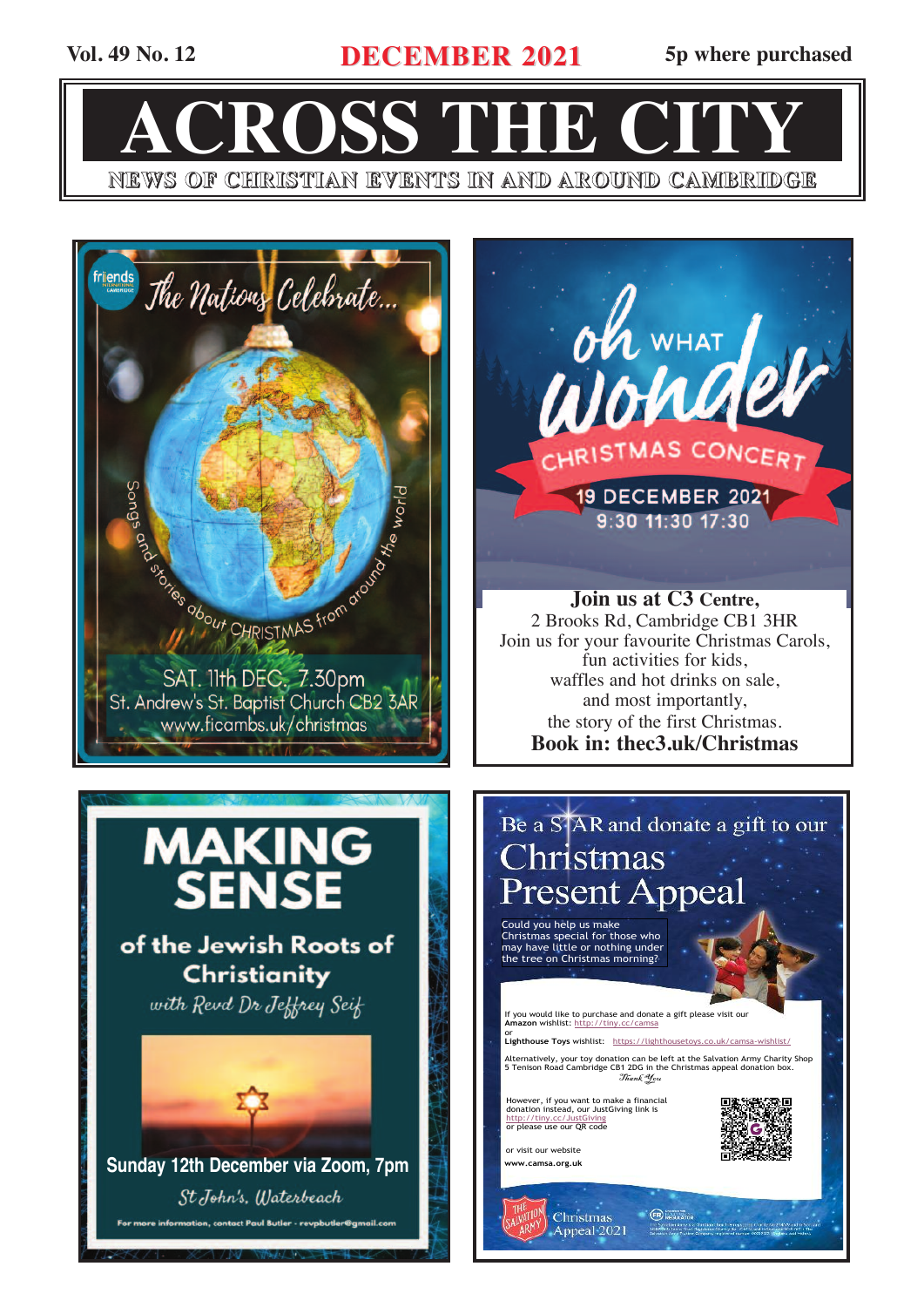

# **CCCW Final Webinar of the Year on 9th December 2021 at 4.00pm**

*"Reading Simone Weil in East London"* Lecture by Dr Anna Rowlands of Durham University Contact Rachel Simonson (centre@cccw.cam.ac.uk) for Zoom link



# **THE NATIONS CElEBRATE** Christmas

on December 11th, 7:30pm. at St Andrews Street Baptist Church, CB2 3AR Songs and stories about Christmas

from around the world *Friends International* invites you to <sup>a</sup> relaxed evening of music and stories to explore the Christmas spirit around the world. We have an exciting array of performances, from gospel choir to small vocal groups, and will also be learning about the Christmas experience of people from <sup>a</sup> range of different countries.

Christmas snacks will be served. Socially distanced seating available. Mask-wearing encouraged.

**Come and Sing 2-4pm** We also invite you to join us in learning <sup>a</sup> couple of simple songs which we will perform in the concert. No choir experience needed, and you don't need to be able to read music. Suitable for English language learners. Contact: jenny.hunter@friendsinternational.uk or 07817 117883

# **MAkING SENSE St John's, Waterbeach Sunday 12th December via Zoom, 7pm** *Making Sense of the Jewish Roots of Christianity* The Rev'd Dr Jeffrey Seif

Meeting ID: 821 7051 1637 Passcode: 804021



Jeff was born and raised in Jewish culture. He came to faith in Jesus, and now leads <sup>a</sup> Hebrew-Christian congregation in the Dallas area. Jeff has <sup>a</sup> master's degree and doctorate in theology and ministry from Southern

Methodist University, and has served thirty-two years as <sup>a</sup> Bible college professor in the USA. He retired as University Distinguished Professor of Bible and Jewish Studies - The Kings University / Houston. He presently is an adjunct professor at Christ for the Nations Institute. Bi-vocational, Jeff is also <sup>a</sup> police officer. He holds the rank and title of commander and serves as the director of the police academies for the Dallas College system, Dallas, Texas, USA.

For more information, contact Paul Butler revpbutler@gmail.com

# **Christmas Events & Services**

**GREAT SHElFORD FREE CHURCH** Monday 6th December at 12:15pm - Community Cafe advent meal (book via the website) Wednesday 22nd December at 6:30pm- Drive-In Carols (Book via the church website) Friday 24th December at 7:30pm - Christmas Eve Carol service (online via Facebook livestream only) Saturday 25th December at 10:30am - Christmas Day service (via Facebook livestream and in the church building)

## **ST ANDREW'S, CHERRY HINTON**

will hold <sup>a</sup> 'Blue Christmas' service on Sunday 12th December at 4pm for anyone who finds this <sup>a</sup> difficult time of year. Gentle harp music and prayers for healing and wholeness. On Sunday 19th we will hold two Candlelit Carol Services: the 4pm will be 'COVID safe' with masks, distancing and choir only singing. The 6pm will be more 'normal'. All are welcome and no booking necessary.

## **Join us at C3 for our** *Oh What Wonder Christmas Concert*

19th December : 9:30 / 11:30 / 17:30 Book in: thec3.uk/Christmas Join us for your favourite Christmas Carols, fun activities for kids, waffles and hot drinks on sale, and most importantly, the story of the first Christmas.

This is <sup>a</sup> family friendly event so invite everyone and book your places at thec3.uk/Christmas. The C3 Centre, 2 Brooks Rd, CB1 3HR

## **ST MARTIN'S CHURCH SUEZ ROAD CB1 3QD**

Breakfast Church on the 5th December at 9 am We have breakfast, activities and <sup>a</sup> short thought for the day. We love to see you there! Everyone welcome! On Saturday, December 11th from 1pm to 5pm we have an Advent Market (German Style). Selling various Christmas decorations, wreaths, Christmas gifts, Lebkuchen, Christstollen and Weihnachtsgebäck (Special Christmas Cookies)

All money raised will go towards our Renovation appeal. Please come and suppor<sup>t</sup> us!

# **CHERRY HINTON BApTIST CHURCH**

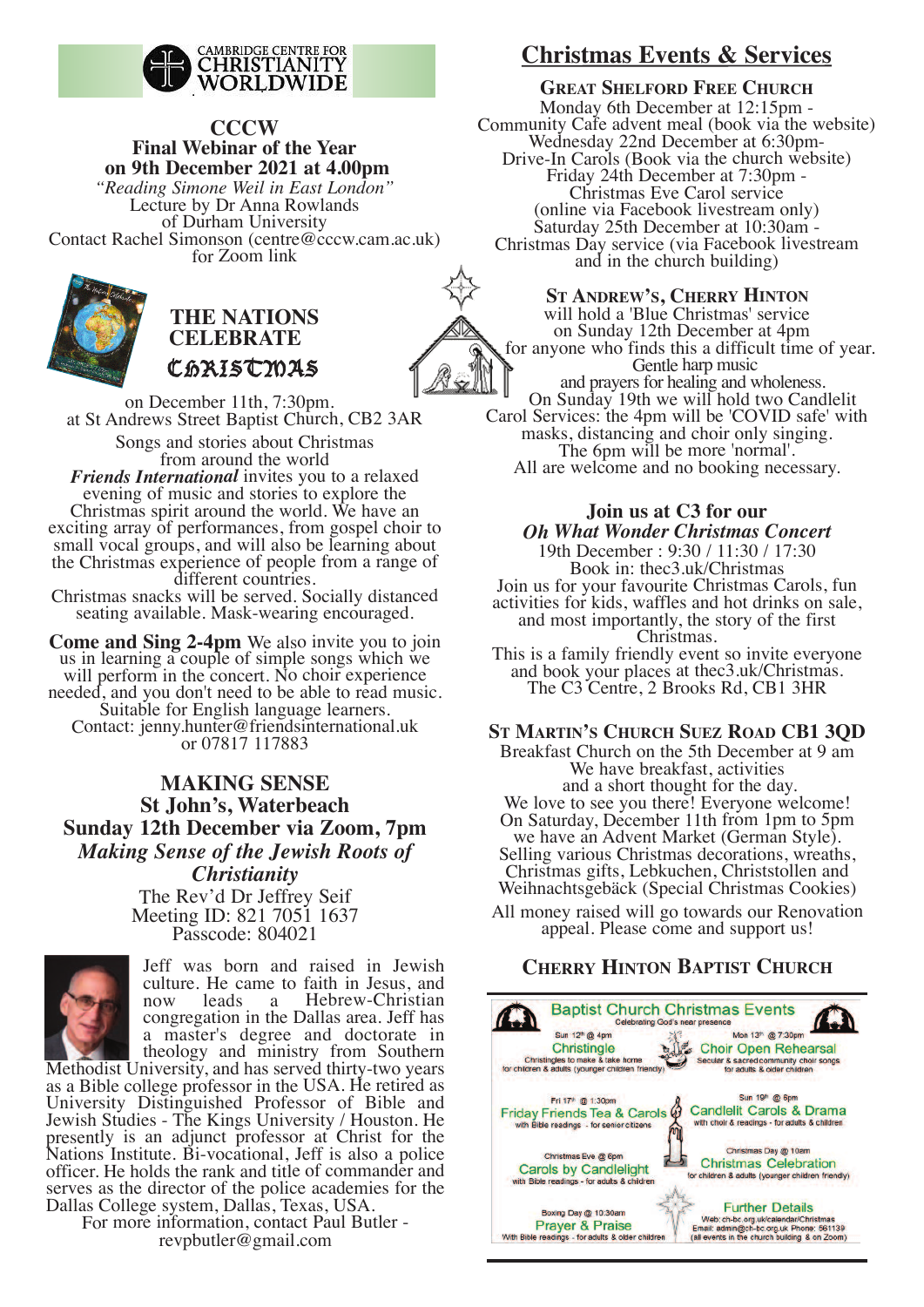

We are delighted to be able to run our TEAM2 course<br>again in person, starting January 2022! again in person, starting January 2022! "*Biblical Leadership: Bearing the Marks of Jesus in*

Together with Course Director Tim Savage, you will discover and implement what the word of God says about leadership. Inevitably, we will be guided to Christ and the power of cross-shaped leadership.

Please contact: teamadmin1@googlemail.com for further details and registration or visit our website www.eagp.org.uk

**Xcellr8 2022 – Illumin8** A weekend packed with fun,<br>friendship and faith<br>for children aged 8-11 (in primary school), exploring Jesus as the light of the world.<br>Saturday 12th February 9:00am - 7.45pm and Sunday 13th February 9:00am - 4:00pm at Histon Baptist Church. Cost: £35 Bookings are now open and places are limited. To book contact Eliane Hamaia: elianehamaia@virginmedia.com For more information see www.genr8.org/what-we-<br>do/xcellr8 or contact Steve Whyatt: stevew@genr8.org Xcellr8 is organised by GenR8



Faith and Science in the **Local Church** 

Be equipped to engage with scientific issues in the day-to-day life of your church.

7 - 8 January 2022

Online and in Cambridge

faraday.institute/churchleaders



# **REGUlAR EVENTS**

**CAMBRIDGE CHRISTIAN WRITERS** (part of theACW). We meet bi-monthly on Zoom. Our website is: https://cambridgechristianwriters793253341.wordpress.com where you can see what we do as a group.

### **FRIENDS INTERNATIONAl in Cambridge**

If you would like to join us on Tuesday mornings (10-10.30am each week) to pray for internationals in Cambridge please contact us for the Zoom link. cambridge@friendsinternational.uk

### **VISTA INTERNATIONAl WOMEN'S GROUp**

at St Martin's Church, Suez Rd, Cambridge CB1 3QD Every Friday from 9.45am to 11.30am. We welcome international women of all ages and backgrounds to join us for chat, talks, activities, cookery and craft demonstrations. Contact: vista-team@stm.org.uk for more details.

#### **ST MARTIN'S MEN'S BREAkFAST**

Martin's Men meet for breakfast on the second Saturday of each month, 7.30am at St Thomas's Hall, Ancaster Way, CB1 3TT. After breakfast, there is <sup>a</sup> talk and discussion. We warmly invite any men to join us. More info: Dave Baker (07448 579667).



Saturday 5th March 2022 Bookings: https://theyec.uk



The YEC returns to Cambridge on 5th March with the theme of '*If not now, when?*'. As Christians we are called to live with the reality of Christ's coming at any moment of any day, so, therefore, should we not be taking more seriously the call to tell everyone about the hope and forgiveness that can only be found in Jesus? Let us put off putting off sharing the Gospel and get back to the very root of what evangelism is all about, telling people about Jesus and calling them to make <sup>a</sup> decision for themselves. Because, if not now, when?

**"PROPHETIC EVANGELISM".**<br>Dan Holland, author and full time missionary.<br>A 4 hour training session on the value and use of the prophetic in evangelism encounter. This is for the ordinary Christian, not just clergy! Date: Saturday, to be advised - Spring 2022. Venue:<br>Cambridge area, to be confirmed.

Cost £20.00 (includes book. https://christian-<br>publications-int.com/PropheticEvangelism.html).<br>Details via Christian Publications International at contact@christian-publications-int.com. Additional information on website.



## **ST MARTIN'S WOMEN'S BREAkFAST**

in person on the first Saturday of each month, 8.30-10am. For friendly conversation and good speakers. Also on Zoom from 9.00am. Please phone Liz on 07484 705412 for the Zoom link.

#### **ST MARTIN'S CRAFT CAFé**

St Martin's Craft Cafe meets every third Saturday of the month. Please come and join us! Coffee, teas and chat!

**LIFEPRAYER** exists to equip Christians to pray and act in support of the unborn and their families. email lifeprayercam@gmail.com

**WONDERFUllY MADE:** is a quiet shared space, which aims to be a safe space for anyone who is struggling with wellbeing or mental health. Creative activities are on offer, as well as refreshments, conversation and prayer opportunities for those who wish. **The cafe space** is open on Thursday afternoons from 1-3pm at Arbury Road Baptist Church.

#### **HEpHZIBAH -** Cambridge

No meeting in December. Next meeting via Zoom 18th January. Speaker to be confirmed. Please visit the website: https://www.hephzibahcambridge.org

#### **BIBlICAl CREATION GROUp**

Contact: biblical creation@hotmail.com or 07543 827335